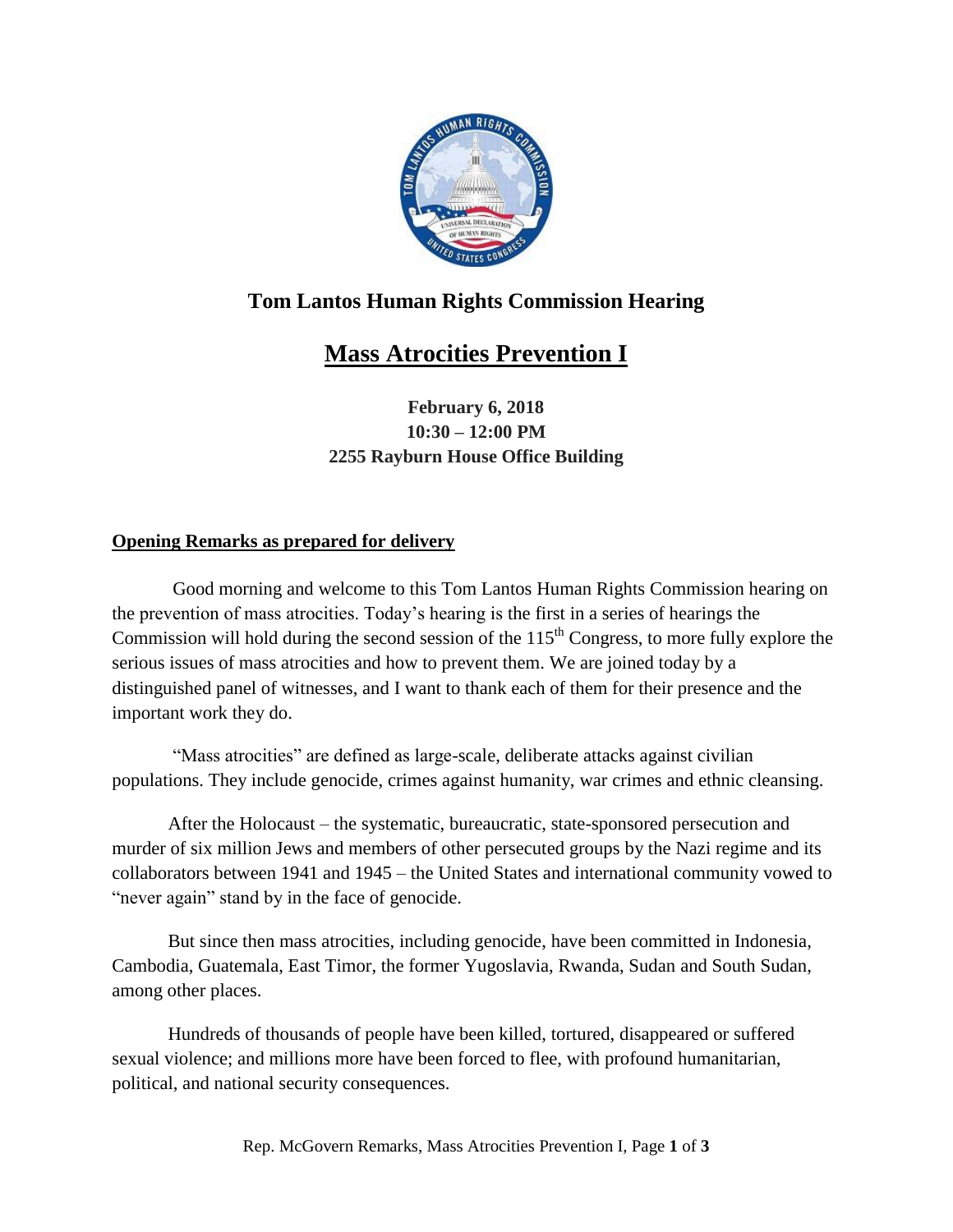I don't believe the world's failure to prevent atrocities is because no one cares. In this era of instant communication powered by social media, most people I know have seen and passionately condemned the ongoing atrocities in Syria and elsewhere.

Nor is it because no one knew. To take just one example: many credible observers, including the U.S. Holocaust Memorial Museum testifying today, have been warning for years about the potential for genocide against the Rohingya in Burma.

The problem is that the international community, including the United States, has not been effective in turning knowledge and moral indignation into action to prevent a situation from worsening.

This is not a new or unrecognized problem. Both for Presidents George W. Bush and Barack Obama, preventing genocide and mass atrocities were national security priorities. And I think most of us view the Atrocities Prevention Board set up in 2012 as an important step forward. But clearly more is needed.

Back in 2008 former Secretary of State Madeleine Albright and former Secretary of Defense William Cohen led the bipartisan Genocide Prevention Task Force that produced a blueprint for U.S. policymakers on preventing genocide. One of the recommendations was that the Tom Lantos Human Rights Commission, which had just been established, should make preventing genocide and mass atrocities a central focus of its work.

And we have certainly attempted to honor that mandate: over the years, the Commission has drawn attention to many situations where atrocities were occurring, or at risk of occurring, including Sudan, Sri Lanka, Syria and Burma, to name but a few.

It is because we have been paying attention that we share the deep frustration that "never again" has become "yet again." We are convinced that we can and must do better.

So during 2018 we will conduct this series of hearings to review the tools available to U.S. policymakers to prevent mass atrocities, and investigate how to strengthen them.

We do this recognizing that there is a lot of good work already underway in both chambers of Congress, and on both sides of the aisle, to find new ways forward. I especially want to highlight *H.R. 3030, The Elie Wiesel Genocide and Atrocities Prevention Act of 2017,* led by Rep. Ann Wagner and cosponsored by both Commission Co-Chairs, myself and Congressman Hultgren.

There is also a lot of good, thoughtful research and analysis that we can all draw on. Our witnesses today are deeply familiar with that work, and we look forward to hearing their reflections.